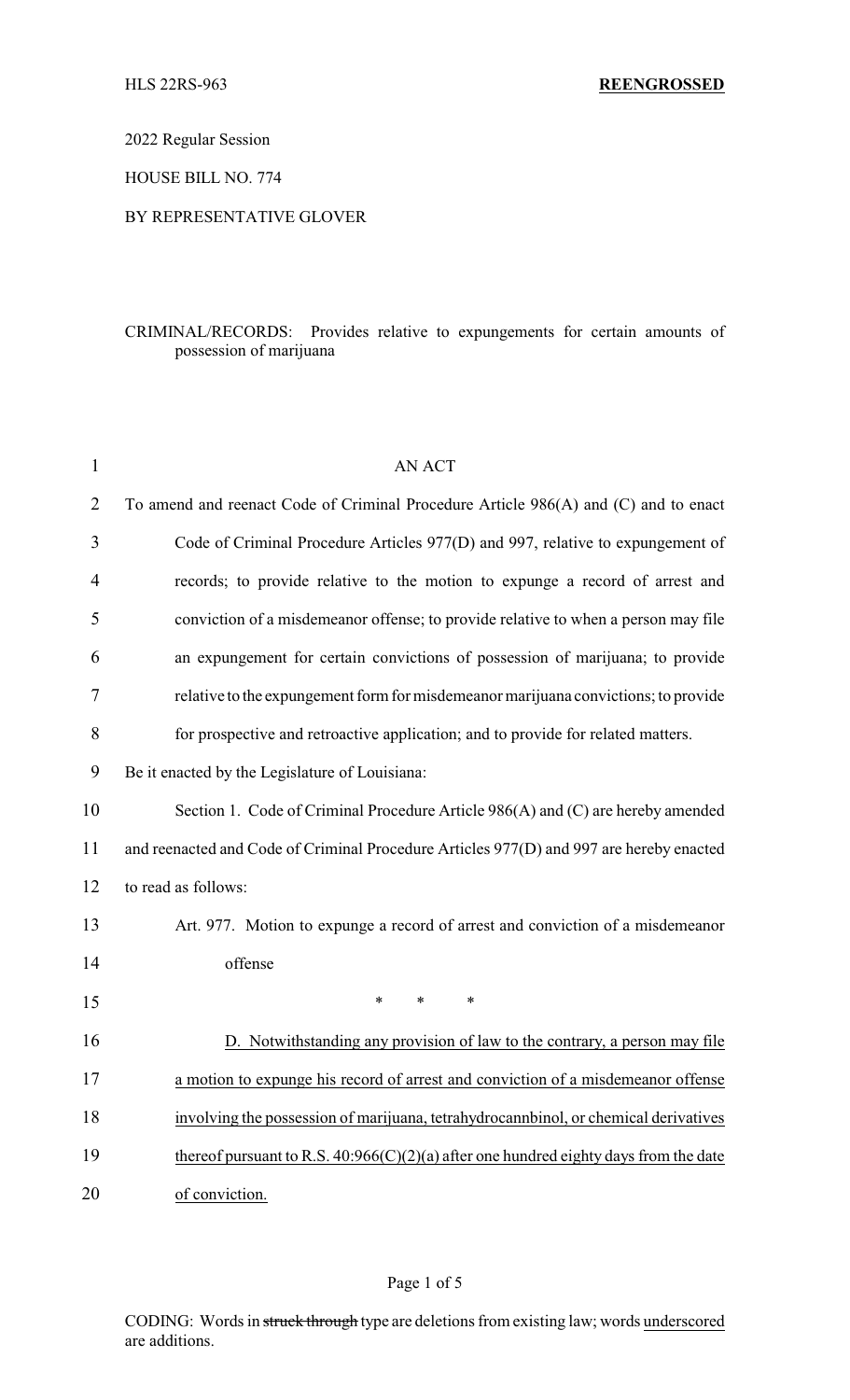| $\mathbf{1}$ | Art. 986. Forms for the expungement of records                                        |  |
|--------------|---------------------------------------------------------------------------------------|--|
| 2            | A. Only the forms provided for in Articles 987, 988, 989, 990, 991, 992, 993,         |  |
| 3            | 994, and 995, and 997 of this Code shall be used for filing motions to expunge a      |  |
| 4            | record of an arrest which did not result in a conviction, for the expungement of a    |  |
| 5            | record of arrest and conviction of a misdemeanor or felony offense, or for an interim |  |
| 6            | motion to expunge a felony offense which resulted in a misdemeanor conviction.        |  |
| 7            | $\ast$<br>*<br>∗                                                                      |  |
| 8            | C. The clerk of court for any court in the state of Louisiana having criminal         |  |
| 9            | jurisdiction may amend any of the forms provided for in Articles 987, 988, 989, 990,  |  |
| 10           | 991, 992, 993, 994, and 995, and 997 to provide the appropriate name of the court     |  |
| 11           | ordering an expungement of records.                                                   |  |
| 12           | *<br>∗<br>*                                                                           |  |
| 13           | Motion for expungement form to be used for certain misdemeanor<br>Art. 997.           |  |
| 14           | convictions                                                                           |  |
| 15           | <b>STATE OF LOUISIANA</b>                                                             |  |
| 16           | <b>JUDICIAL DISTRICT FOR THE PARISH OF</b>                                            |  |
| 17           |                                                                                       |  |
| 18           | 11<br>Division: "<br>No.:                                                             |  |
| 19           | <b>State of Louisiana</b>                                                             |  |
| 20           | VS.                                                                                   |  |
| 21           |                                                                                       |  |
| 22           | MOTION FOR EXPUNGEMENT FOR MISDEMEANOR CONVICTION FOR                                 |  |
| 23           | POSSESSION OF MARIJUANA PURSUANT TO R.S. 40:966(C)(2)(a)                              |  |
| 24           | NOW INTO COURT comes mover, who provides the court with the following                 |  |
| 25           | information in connection with this request:                                          |  |
| 26           | DEFENDANT INFORMATION<br><u>I.</u>                                                    |  |
| 27           | NAME:                                                                                 |  |
| 28           | (Last,<br>First,<br>MI)                                                               |  |
| 29           | DOB:<br>(MM/DD/YYYY)                                                                  |  |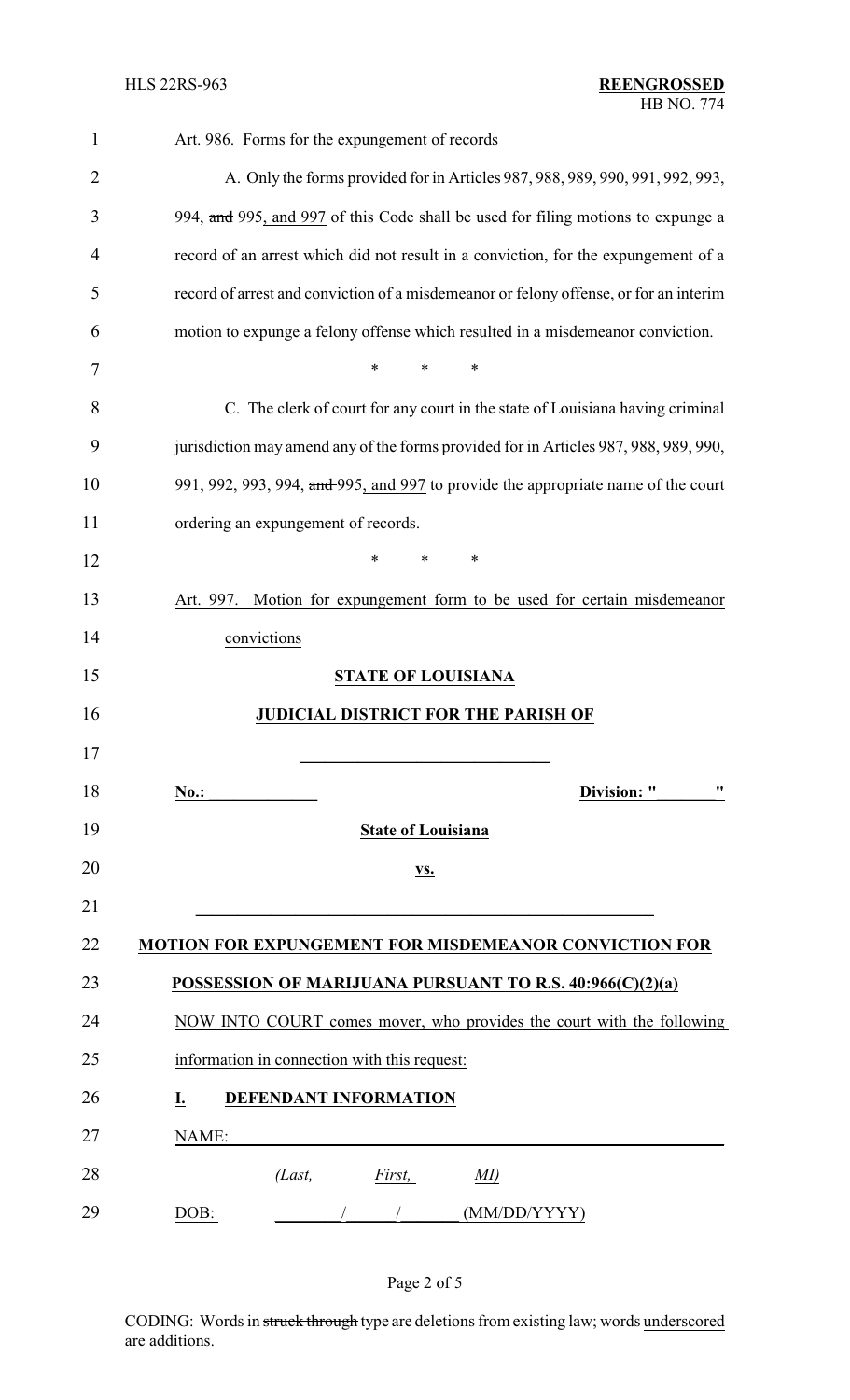| $\mathbf{1}$   | <b>GENDER</b><br>Female<br>Male                                                        |  |  |  |
|----------------|----------------------------------------------------------------------------------------|--|--|--|
| $\overline{2}$ | SSN (last 4 digits):<br>XXX-XX-                                                        |  |  |  |
| 3              | RACE:                                                                                  |  |  |  |
| 4              | <b>DRIVER LIC.#</b>                                                                    |  |  |  |
| 5              | ARRESTING AGENCY:<br><u> 1989 - Johann Barbara, martxa alemaniar a</u>                 |  |  |  |
| 6              | SID# (if available):<br><u> 1980 - Johann Barbara, martin a</u>                        |  |  |  |
| 7              | ARREST NUMBER (ATN):                                                                   |  |  |  |
| 8              | AGENCY ITEM NO.                                                                        |  |  |  |
| 9              | Mover is entitled to expunge the record of his arrest/conviction pursuant to Louisiana |  |  |  |
| 10             | Code of Criminal Procedure Article 971 et seq. and states the following in support:    |  |  |  |
| 11             | II. MISDEMEANOR CONVICTION FOR POSSESSION OF MARIJUANA                                 |  |  |  |
| 12             | PURSUANT TO R.S. 40:966(C)(2)(a)                                                       |  |  |  |
| 13             | 1. Mover was convicted on<br>(MM/DD/YYYY)                                              |  |  |  |
| 14             | The Mover prays that if there is no objection timely filed by the arresting law        |  |  |  |
| 15             | enforcement agency, the district attorney's office, or the Louisiana Bureau of         |  |  |  |
| 16             | Criminal Identification and Information, that an order be issued herein ordering the   |  |  |  |
| 17             | expungement of the record of arrest and/or conviction set forth above, including all   |  |  |  |
| 18             | photographs, fingerprints, disposition, or any other such information, which record    |  |  |  |
| 19             | shall be confidential and no longer considered a public record, nor be made available  |  |  |  |
| 20             | to other persons, except a prosecutor, member of a law enforcement agency, or a        |  |  |  |
| 21             | judge who may request such information in writing, certifying that such request is     |  |  |  |
| 22             | for the purpose of prosecuting, investigating, or enforcing the criminal law, for the  |  |  |  |
| 23             | purpose of any other statutorily defined law enforcement or administrative duties,     |  |  |  |
| 24             | or for the purpose of the requirements of sex offender registration and notification   |  |  |  |
| 25             | pursuant to the provisions of R.S. 15:541 et seq. or as an order of this Court to any  |  |  |  |
| 26             | other person for good cause shown, or as otherwise authorized by law.                  |  |  |  |
| 27             | If an "Affidavit of No Opposition" by each agency named herein is attached hereto      |  |  |  |
| 28             | and made a part hereof, Defendant requests that no contradictory hearing be required   |  |  |  |
| 29             | and the Motion be granted ex parte.                                                    |  |  |  |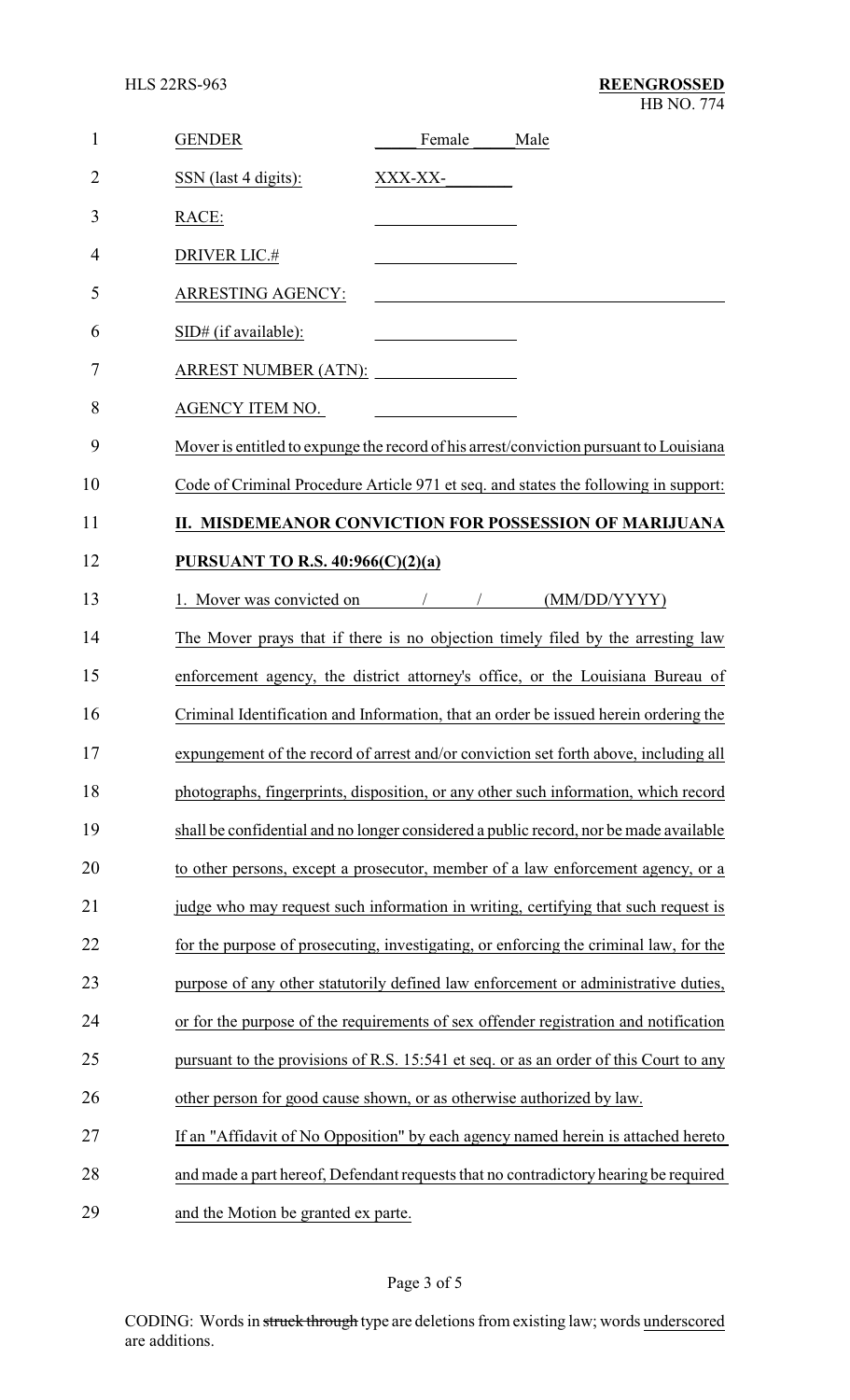| 1              | Respectfully submitted,                                                          |
|----------------|----------------------------------------------------------------------------------|
| $\overline{2}$ |                                                                                  |
| 3              | <b>Signature of Attorney for Mover/Defendant</b>                                 |
| 4              |                                                                                  |
| 5              | <b>Attorney for Mover/Defendant Name</b>                                         |
| 6              |                                                                                  |
| 7              | Attorney's Bar Roll No.                                                          |
| 8              |                                                                                  |
| 9              | Address                                                                          |
| 10             |                                                                                  |
| 11             | City, State, ZIP Code                                                            |
| 12             |                                                                                  |
| 13             | Telephone Number                                                                 |
| 14             | If not represented by counsel:                                                   |
| 15             |                                                                                  |
| 16             | <b>Signature of Mover/Defendant</b>                                              |
| 17             |                                                                                  |
| 18             | Mover/Defendant Name                                                             |
| 19             |                                                                                  |
| 20             | Address                                                                          |
| 21             |                                                                                  |
| 22             | City, State, ZIP Code                                                            |
| 23             |                                                                                  |
| 24             | Telephone Number                                                                 |
| 25             | Section 2. The provisions of this Act shall be given prospective and retroactive |
| 26             | application.                                                                     |